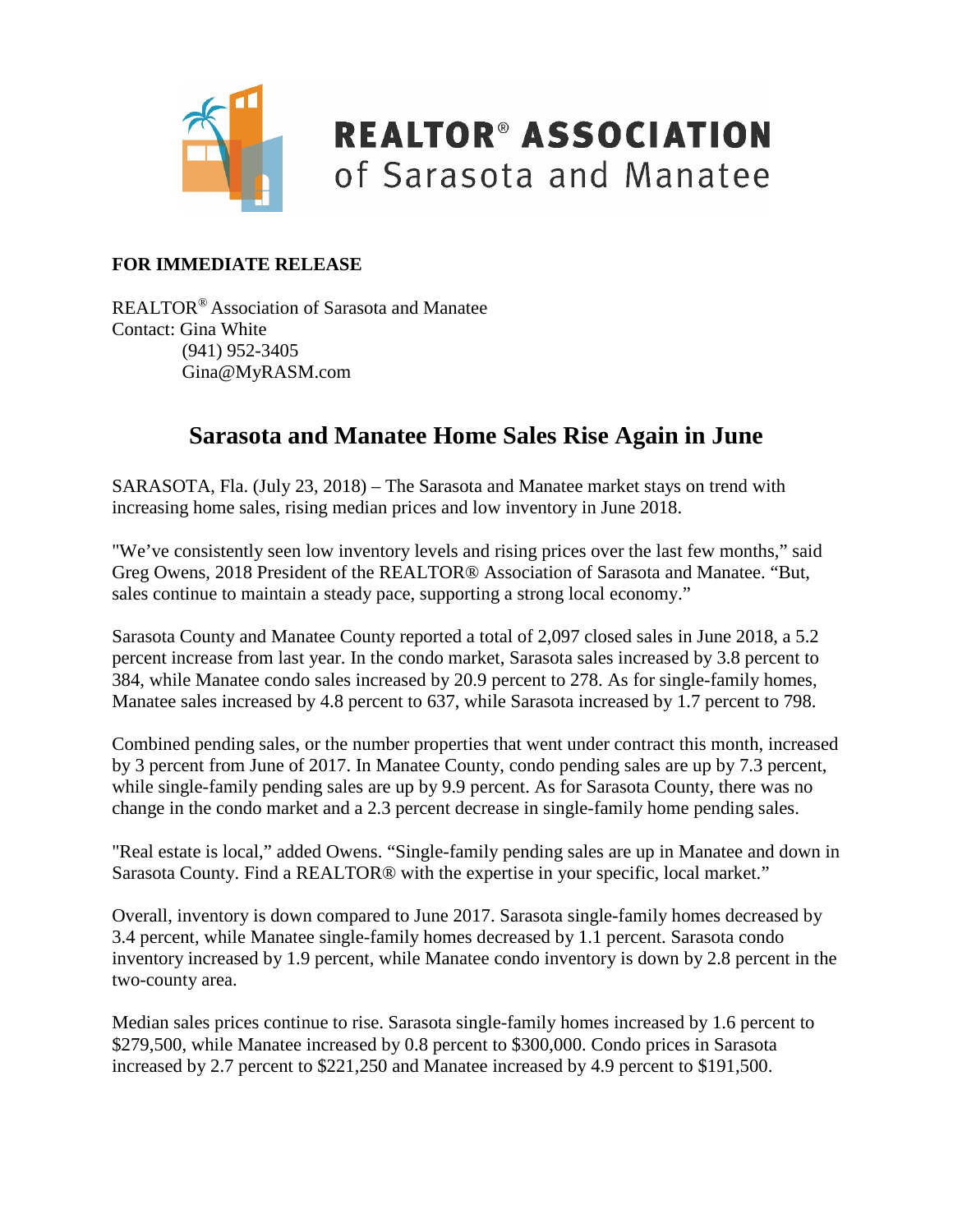At less than 5 months to deplete the current inventory, the two counties represent a seller's market in June 2018. Manatee condos are at a 4.1-month supply, a 6.8 percent decrease from last year. Sarasota condos are at a 4.5 month-supply, a 6.3 percent decrease. Both Manatee and Sarasota single-family homes decreased to a 4.1-month supply of inventory.

Monthly reports are provided by Florida REALTORS® with data compiled from My Florida Regional Multiple Listing Service. For comprehensive statistics dating back to 2005, visit [www.MyRASM.com/statistics.](http://www.myrasm.com/statistics)

###

#### **About REALTOR® Association of Sarasota and Manatee**

The REALTOR® Association of Sarasota and Manatee (RASM) is the largest real estate trade association in Sarasota and Manatee counties, serving over 6,500 members. RASM provides technology, training, networking and business support to members, and supports a healthy real estate market by upholding high professional and ethical standards through a Code of Ethics, ongoing education and certification programs. As the advocate for the real estate brokerage industry, RASM is the Voice for Real Estate® in the Sarasota/Manatee region. For more information, call (941) 952-3400 or visit [www.myrasm.com.](http://www.myrasm.com/)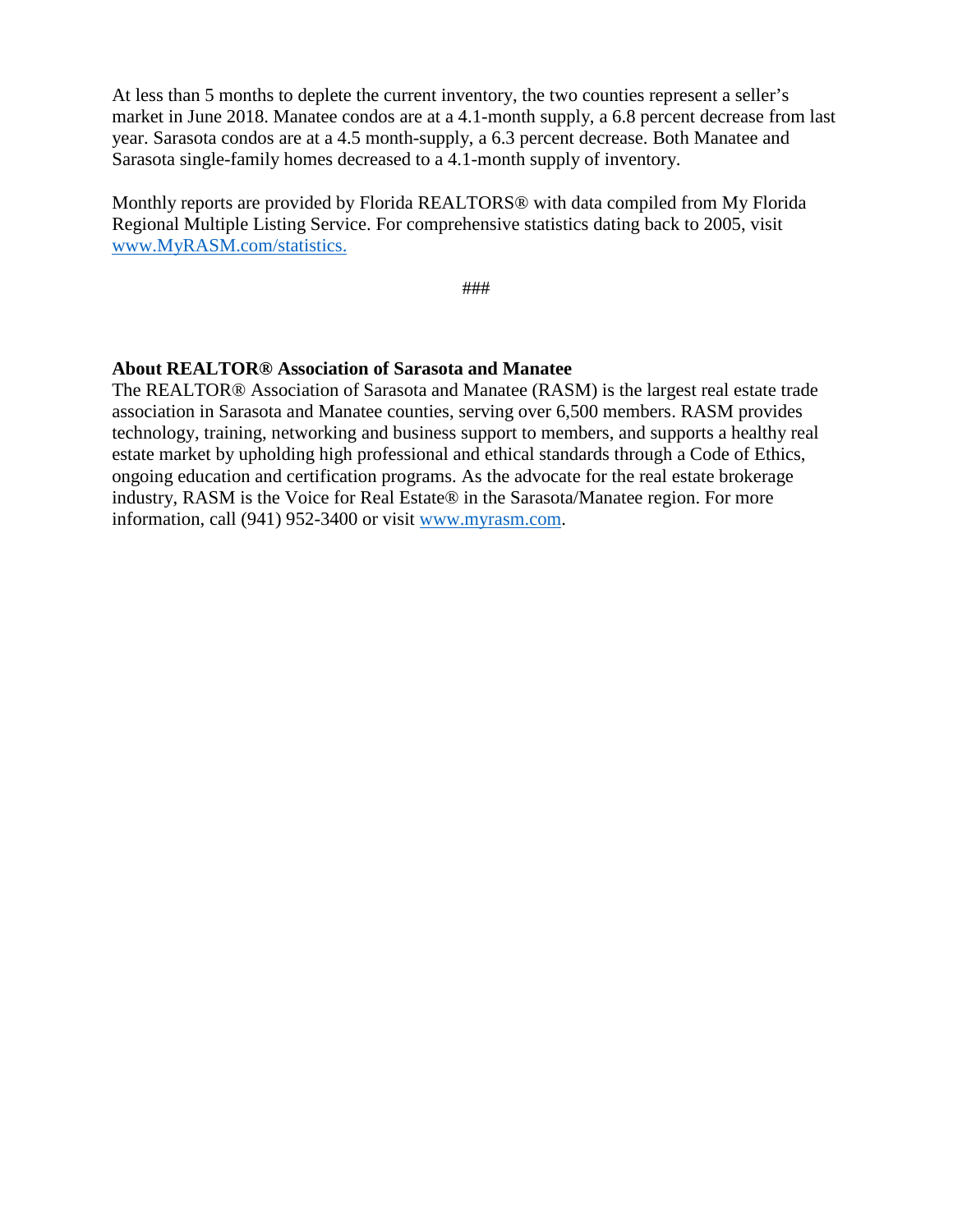### Monthly Market Summary - June 2018 Manatee County Single Family Homes





**Median Sale Price**

**Median Sale Price** 

**Closed Sales**

**Inventory**

|                                        | <b>June 2018</b> | <b>June 2017</b> | Percent Change<br>Year-over-Year |
|----------------------------------------|------------------|------------------|----------------------------------|
| <b>Closed Sales</b>                    | 637              | 608              | 4.8%                             |
| Paid in Cash                           | 170              | 169              | 0.6%                             |
| <b>Median Sale Price</b>               | \$300,000        | \$297,750        | 0.8%                             |
| Average Sale Price                     | \$365,637        | \$365,475        | 0.0%                             |
| Dollar Volume                          | \$232.9 Million  | \$222.2 Million  | 4.8%                             |
| Med. Pct. of Orig. List Price Received | 96.2%            | 95.3%            | 0.9%                             |
| <b>Median Time to Contract</b>         | 42 Days          | 47 Days          | $-10.6%$                         |
| Median Time to Sale                    | 90 Days          | 94 Days          | $-4.3%$                          |
| <b>New Pending Sales</b>               | 619              | 563              | 9.9%                             |
| <b>New Listings</b>                    | 681              | 658              | 3.5%                             |
| Pending Inventory                      | 877              | 778              | 12.7%                            |
| Inventory (Active Listings)            | 2,133            | 2,157            | $-1.1%$                          |
| Months Supply of Inventory             | 4.1              | 4.2              | $-2.4%$                          |

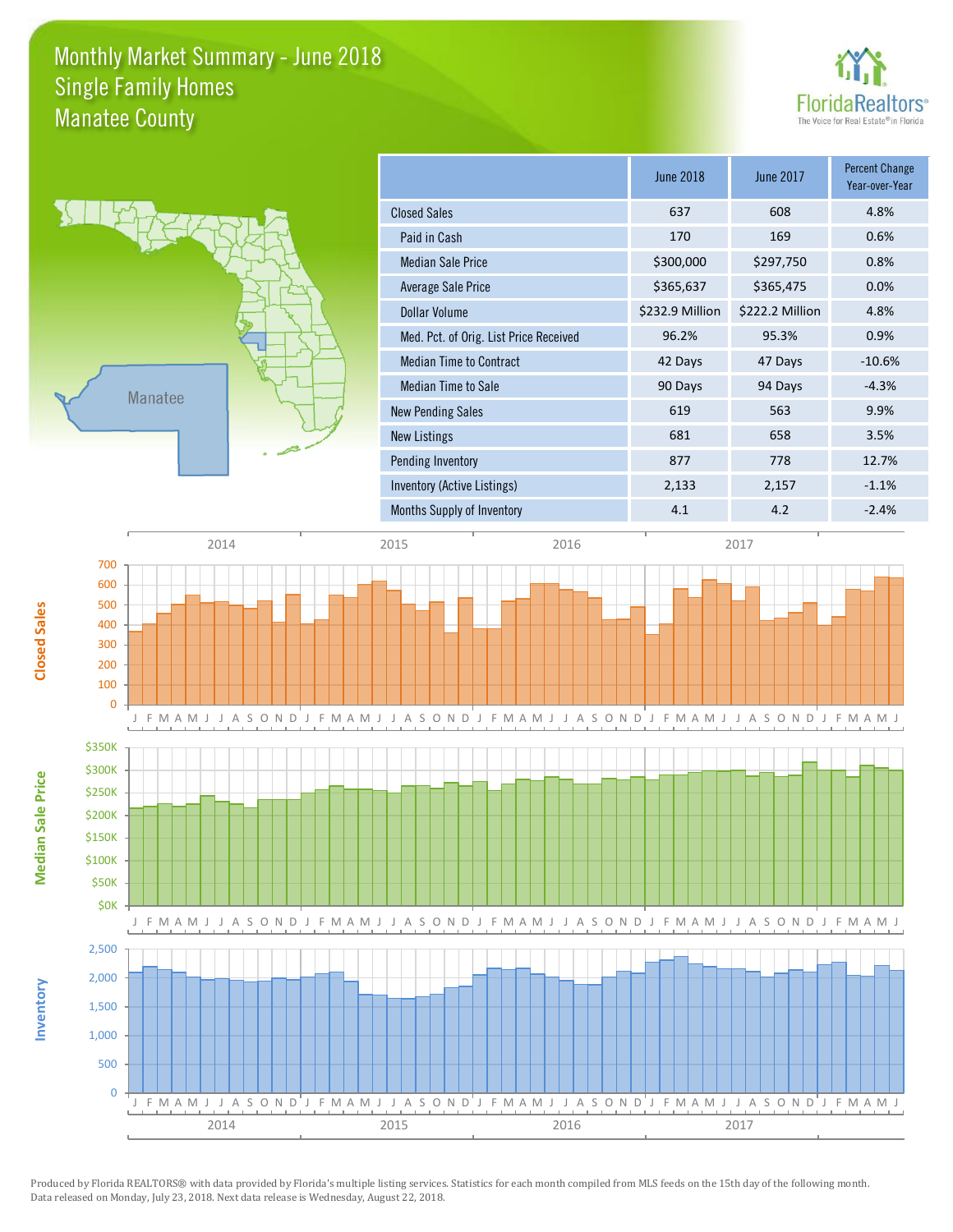### Monthly Market Summary - June 2018 Sarasota County Single Family Homes





**Median Sale Price**

Median Sale Price

**Closed Sales**

**Inventory**

|                                        | <b>June 2018</b> | June 2017       | <b>Percent Change</b><br>Year-over-Year |
|----------------------------------------|------------------|-----------------|-----------------------------------------|
| <b>Closed Sales</b>                    | 798              | 785             | 1.7%                                    |
| Paid in Cash                           | 269              | 254             | 5.9%                                    |
| <b>Median Sale Price</b>               | \$279,500        | \$275,000       | 1.6%                                    |
| Average Sale Price                     | \$413,562        | \$359,226       | 15.1%                                   |
| Dollar Volume                          | \$330.0 Million  | \$282.0 Million | 17.0%                                   |
| Med. Pct. of Orig. List Price Received | 95.2%            | 95.0%           | 0.2%                                    |
| <b>Median Time to Contract</b>         | 52 Days          | 51 Days         | 2.0%                                    |
| Median Time to Sale                    | 103 Days         | 107 Days        | $-3.7%$                                 |
| <b>New Pending Sales</b>               | 724              | 741             | $-2.3%$                                 |
| New Listings                           | 796              | 781             | 1.9%                                    |
| Pending Inventory                      | 1,010            | 1,040           | $-2.9%$                                 |
| Inventory (Active Listings)            | 2,743            | 2,841           | $-3.4%$                                 |
| Months Supply of Inventory             | 4.1              | 4.3             | $-4.7%$                                 |

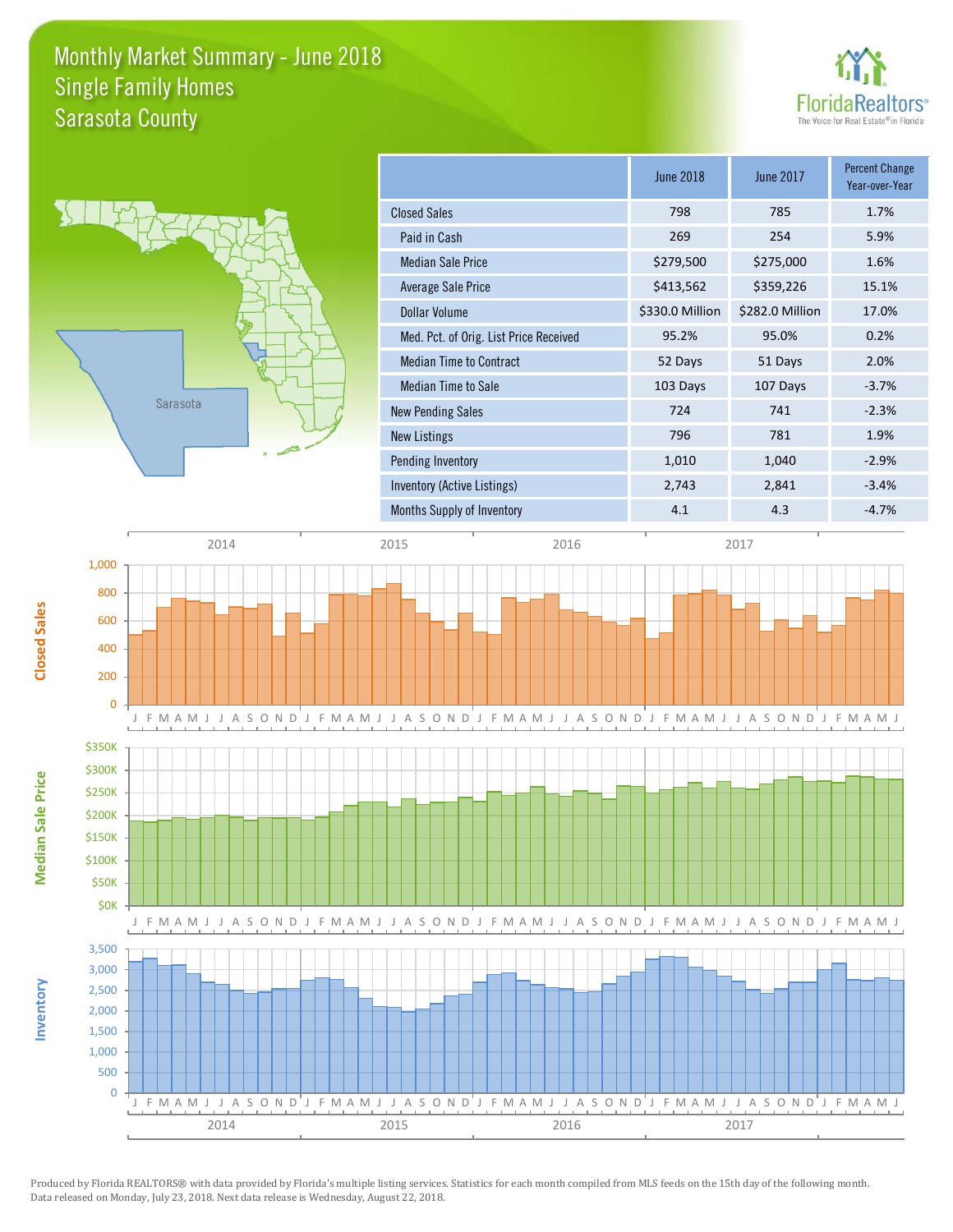### Monthly Market Summary - June 2018 Manatee County Townhouses and Condos





**Median Sale Price**

Median Sale Price

**Closed Sales**

**Inventory**

|                                        | <b>June 2018</b> | June 2017      | <b>Percent Change</b><br>Year-over-Year |
|----------------------------------------|------------------|----------------|-----------------------------------------|
| <b>Closed Sales</b>                    | 278              | 230            | 20.9%                                   |
| Paid in Cash                           | 127              | 129            | $-1.6%$                                 |
| <b>Median Sale Price</b>               | \$191,500        | \$182,500      | 4.9%                                    |
| <b>Average Sale Price</b>              | \$232,691        | \$228,775      | 1.7%                                    |
| <b>Dollar Volume</b>                   | \$64.7 Million   | \$52.6 Million | 22.9%                                   |
| Med. Pct. of Orig. List Price Received | 93.8%            | 94.8%          | $-1.1%$                                 |
| <b>Median Time to Contract</b>         | 66 Days          | 54 Days        | 22.2%                                   |
| <b>Median Time to Sale</b>             | 111 Days         | 99 Days        | 12.1%                                   |
| <b>New Pending Sales</b>               | 250              | 233            | 7.3%                                    |
| <b>New Listings</b>                    | 239              | 235            | 1.7%                                    |
| <b>Pending Inventory</b>               | 336              | 290            | 15.9%                                   |
| Inventory (Active Listings)            | 895              | 921            | $-2.8%$                                 |
| <b>Months Supply of Inventory</b>      | 4.1              | 4.4            | $-6.8%$                                 |
|                                        |                  |                |                                         |

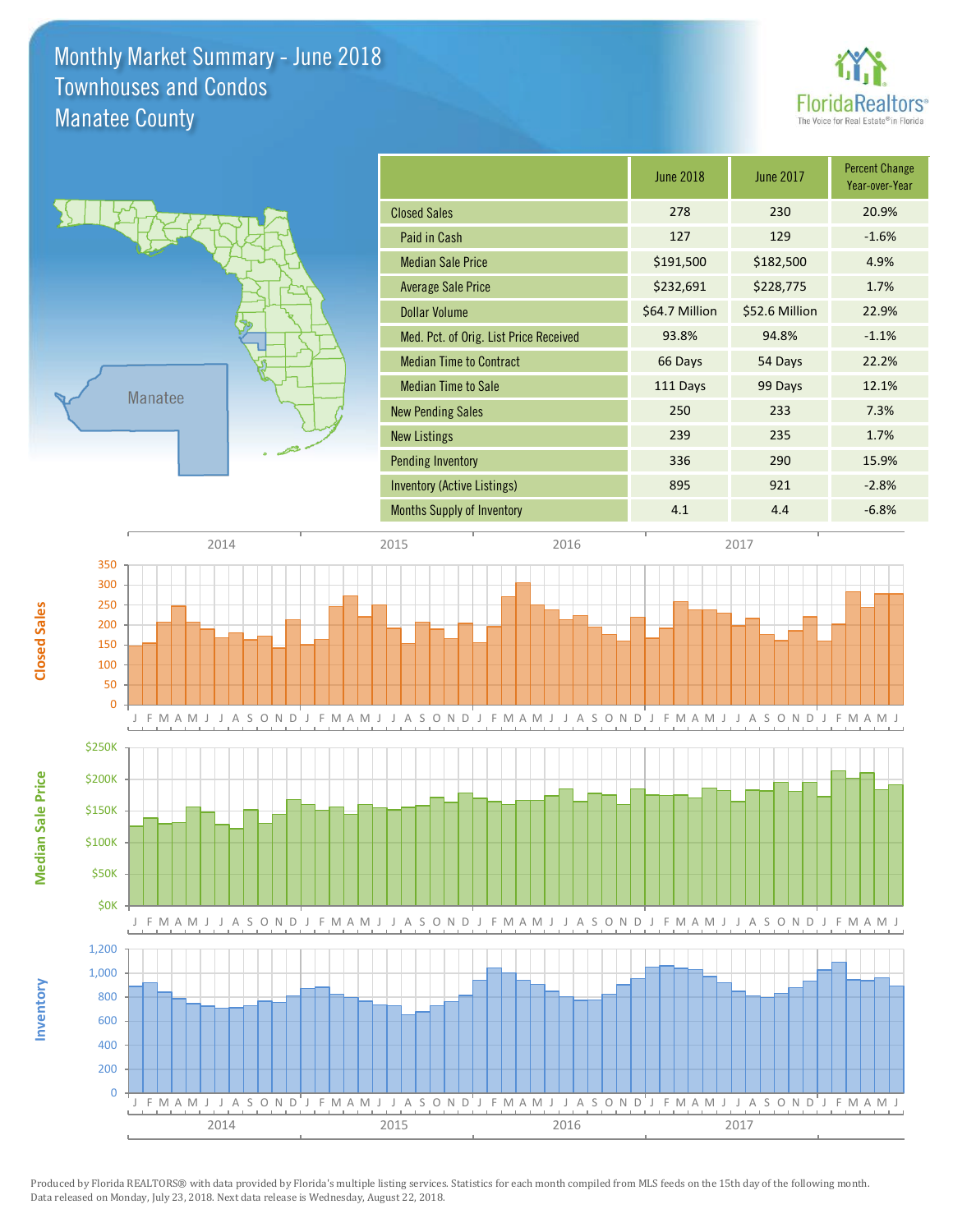### Monthly Market Summary - June 2018 Sarasota County Townhouses and Condos





**Median Sale Price**

**Median Sale Price** 

**Closed Sales**

**Inventory**

|                                        | <b>June 2018</b> | June 2017       | <b>Percent Change</b><br>Year-over-Year |
|----------------------------------------|------------------|-----------------|-----------------------------------------|
| <b>Closed Sales</b>                    | 384              | 370             | 3.8%                                    |
| Paid in Cash                           | 221              | 214             | 3.3%                                    |
| <b>Median Sale Price</b>               | \$221,250        | \$215,500       | 2.7%                                    |
| Average Sale Price                     | \$332,009        | \$362,344       | $-8.4%$                                 |
| Dollar Volume                          | \$127.5 Million  | \$134.1 Million | $-4.9%$                                 |
| Med. Pct. of Orig. List Price Received | 94.0%            | 93.2%           | 0.9%                                    |
| <b>Median Time to Contract</b>         | 58 Days          | 67 Days         | $-13.4%$                                |
| <b>Median Time to Sale</b>             | 105 Days         | 113 Days        | $-7.1%$                                 |
| <b>New Pending Sales</b>               | 346              | 346             | 0.0%                                    |
| <b>New Listings</b>                    | 338              | 351             | $-3.7%$                                 |
| <b>Pending Inventory</b>               | 570              | 514             | 10.9%                                   |
| Inventory (Active Listings)            | 1,527            | 1,499           | 1.9%                                    |
| <b>Months Supply of Inventory</b>      | 4.5              | 4.8             | $-6.3%$                                 |

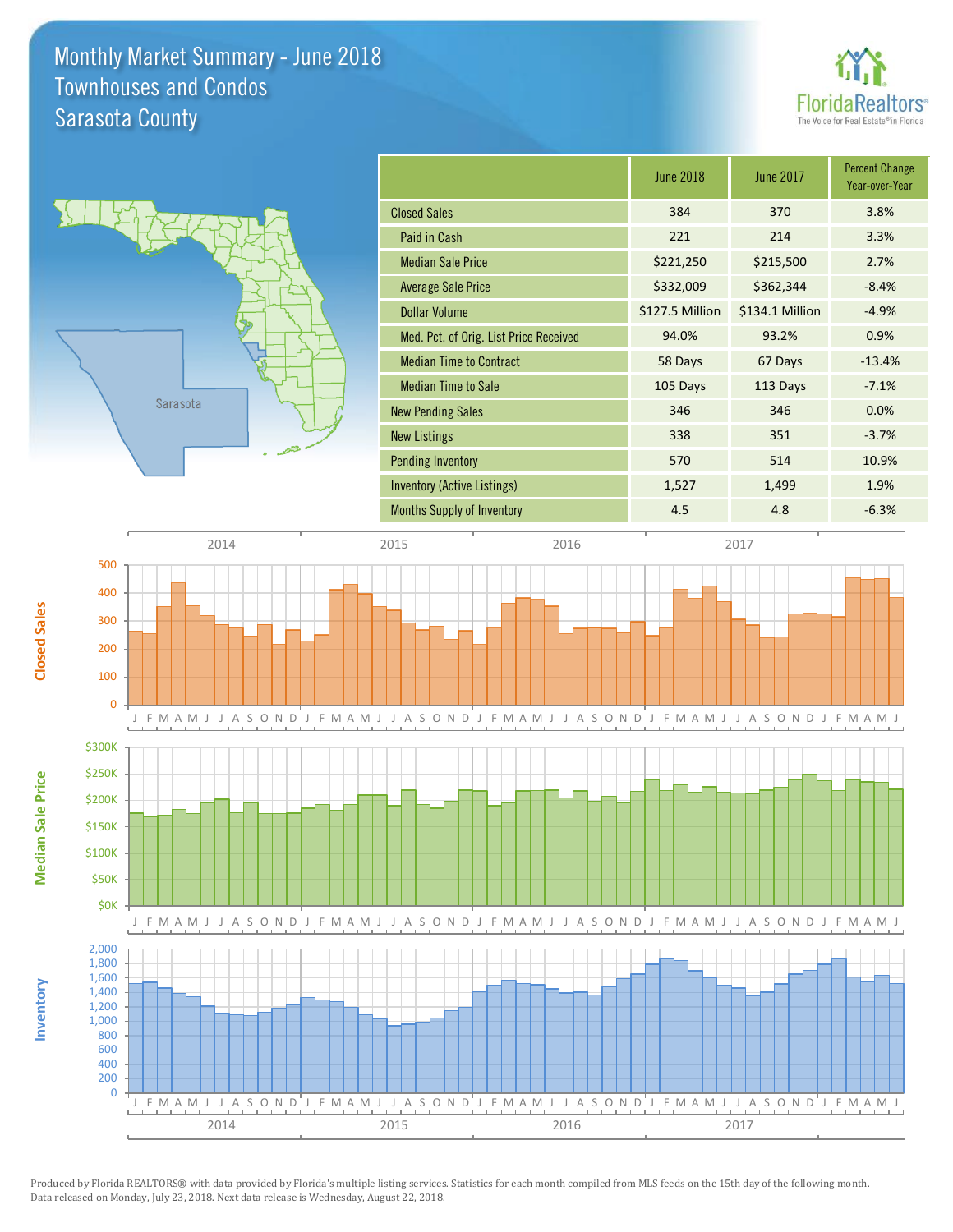

## **REALTOR® ASSOCIATION** of Sarasota and Manatee

## **Expanded Statistical Report**

# Sarasota and Manatee Counties May 2018

For more detailed reports, visit http://www.MyRASM.com/statistics/

Sarasota/Manatee Realtor® Magazine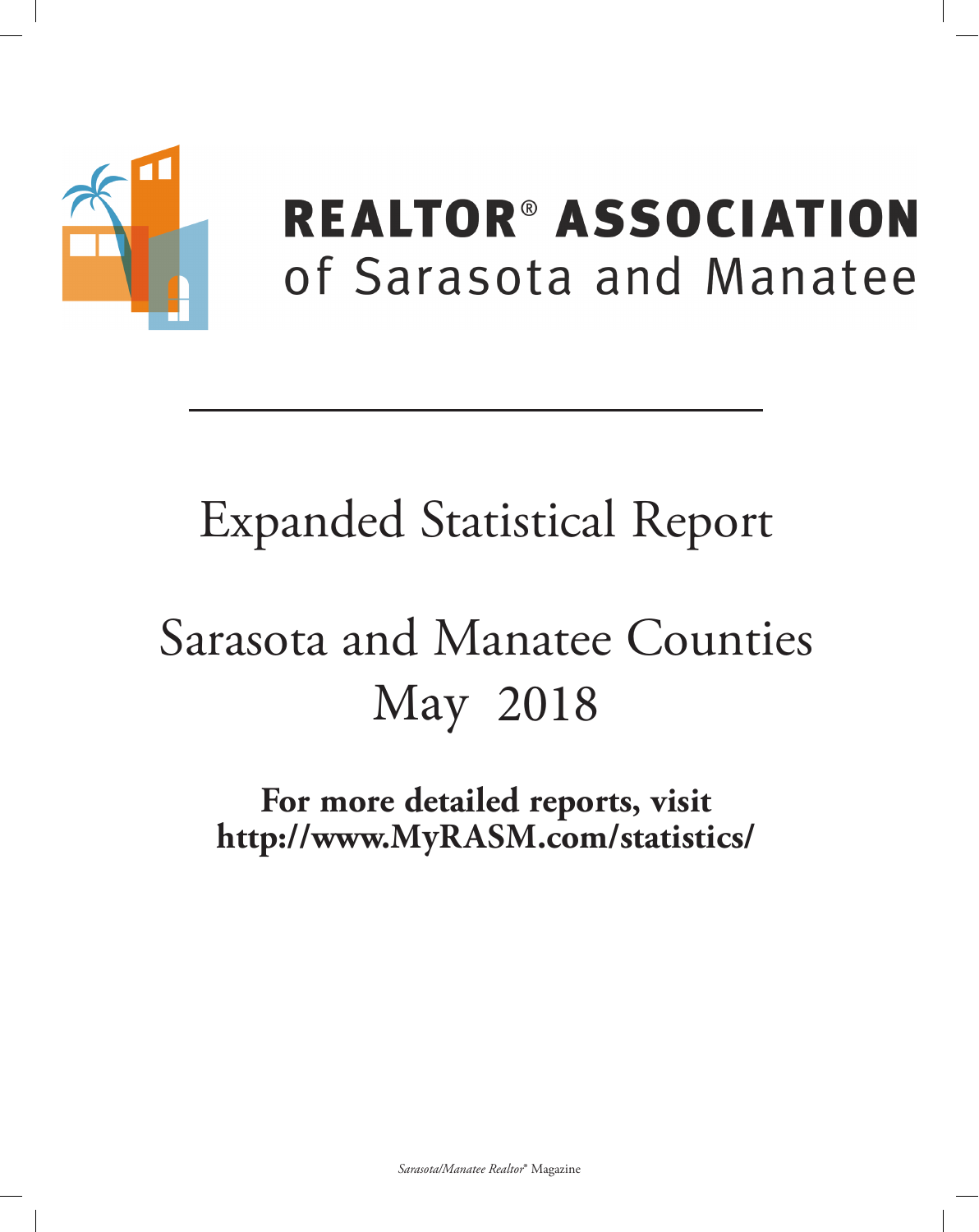### Monthly Distressed Market - June 2018 Manatee County Single Family Homes



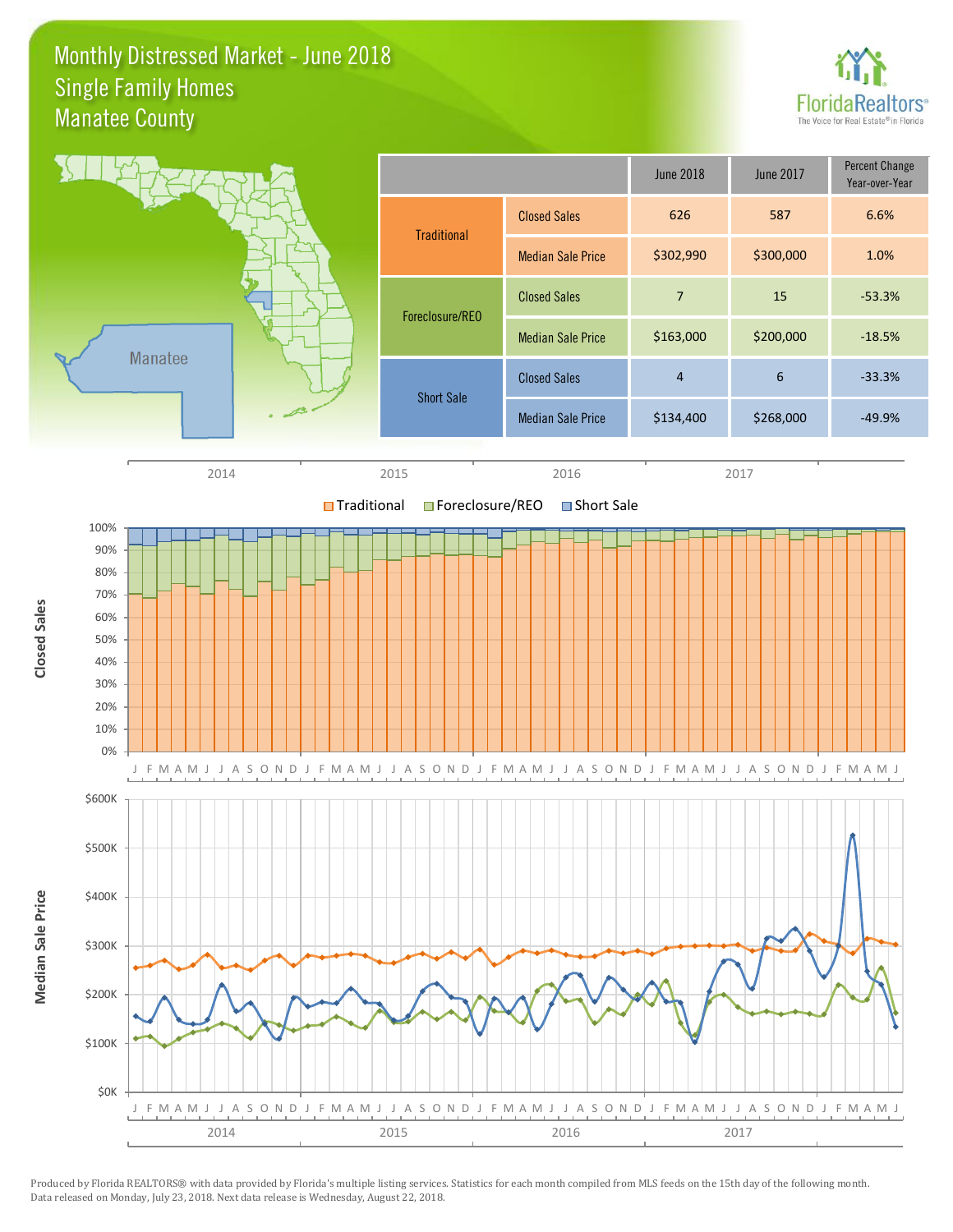### Monthly Distressed Market - June 2018 Sarasota County Single Family Homes



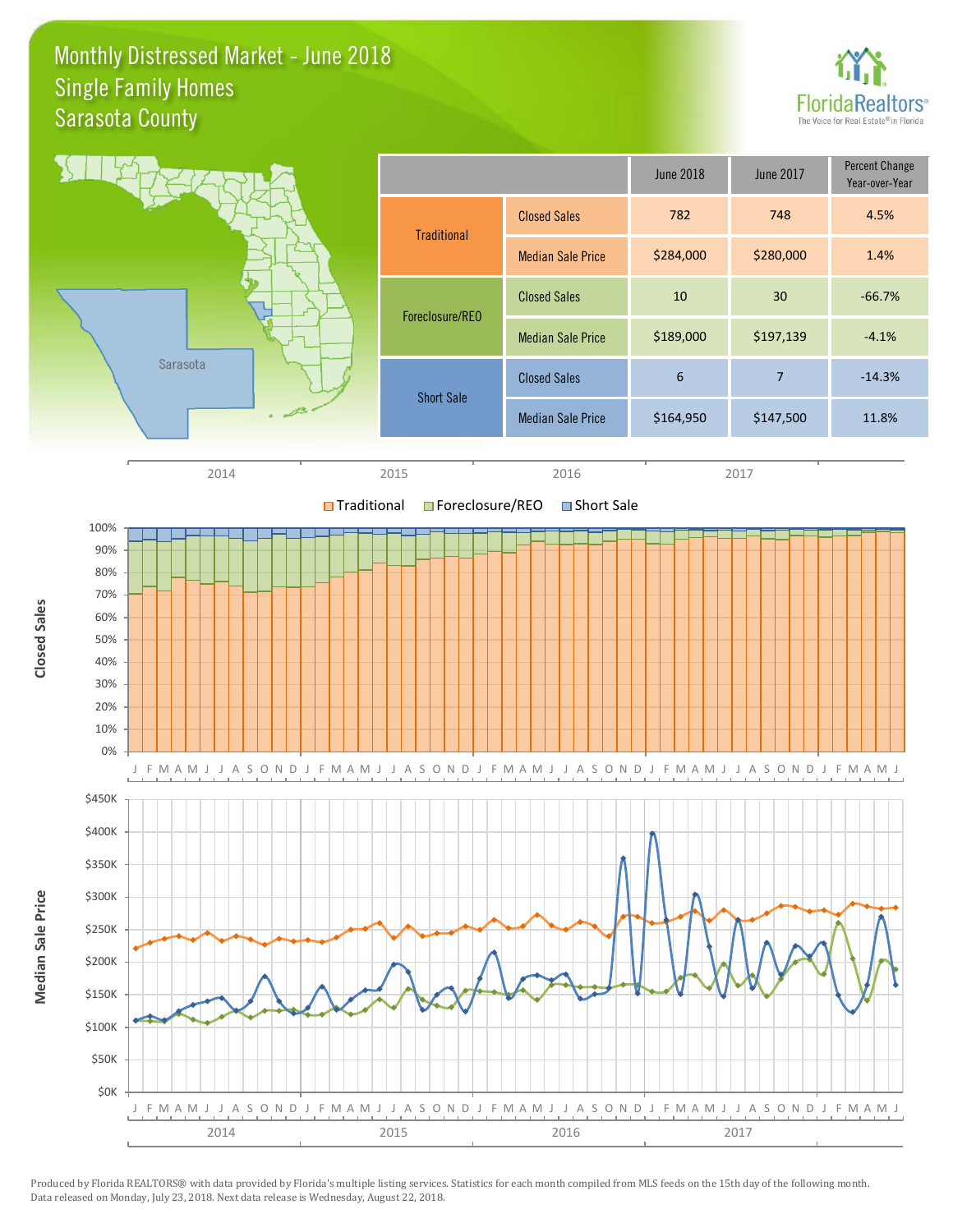Monthly Distressed Market - June 2018 Manatee County Townhouses and Condos